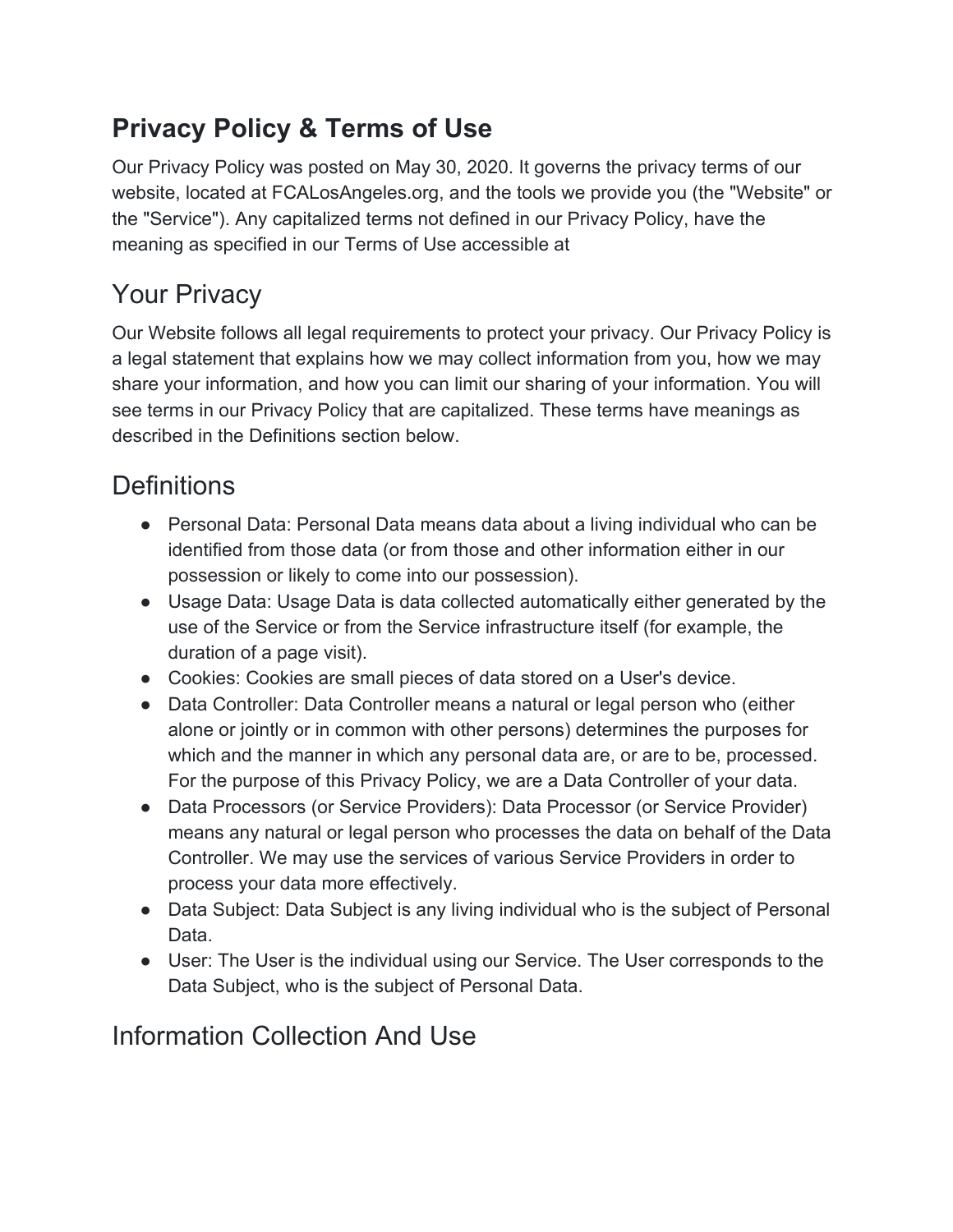We collect several different types of information for various purposes to provide and improve our Service to you.

#### Types of Data Collected

● Personal Data

While using our Service, we may ask you to provide us with certain personally identifiable information that can be used to contact or identify you ("Personal Data"). Personally identifiable information may include, but is not limited to: Email address, Name, Address, State, Province, ZIP/Postal code, City, Cookies and Usage Data.

We may use your Personal Data to contact you with newsletters, marketing or promotional materials and other information that may be of interest to you. You may opt out of receiving any, or all, of these communications from us by following the unsubscribe link or instructions provided in any email we send.

● Usage Data

We may also collect information how the Service is accessed and used ("Usage Data"). This Usage Data may include information such as your computer's Internet Protocol address (e.g. IP address), browser type, browser version, the pages of our Service that you visit, the time and date of your visit, the time spent on those pages, unique device identifiers and other diagnostic data.

● Tracking & Cookies Data We use cookies and similar tracking technologies to track the activity on our Service and hold certain information.

Cookies are files with small amount of data which may include an anonymous unique identifier. Cookies are sent to your browser from a website and stored on your device. Tracking technologies also used are beacons, tags, and scripts to collect and track information and to improve and analyze our Service.

You can instruct your browser to refuse all cookies or to indicate when a cookie is being sent. However, if you do not accept cookies, you may not be able to use some portions of our Service.

Examples of Cookies we use: session cookies (we use these cookies to operate our Service) and preference cookies (we use these cookies to remember your preferences and various settings).

#### Use of Data

We use the collected data for various purposes:

- To provide and maintain our Service
- To notify you about changes to our Service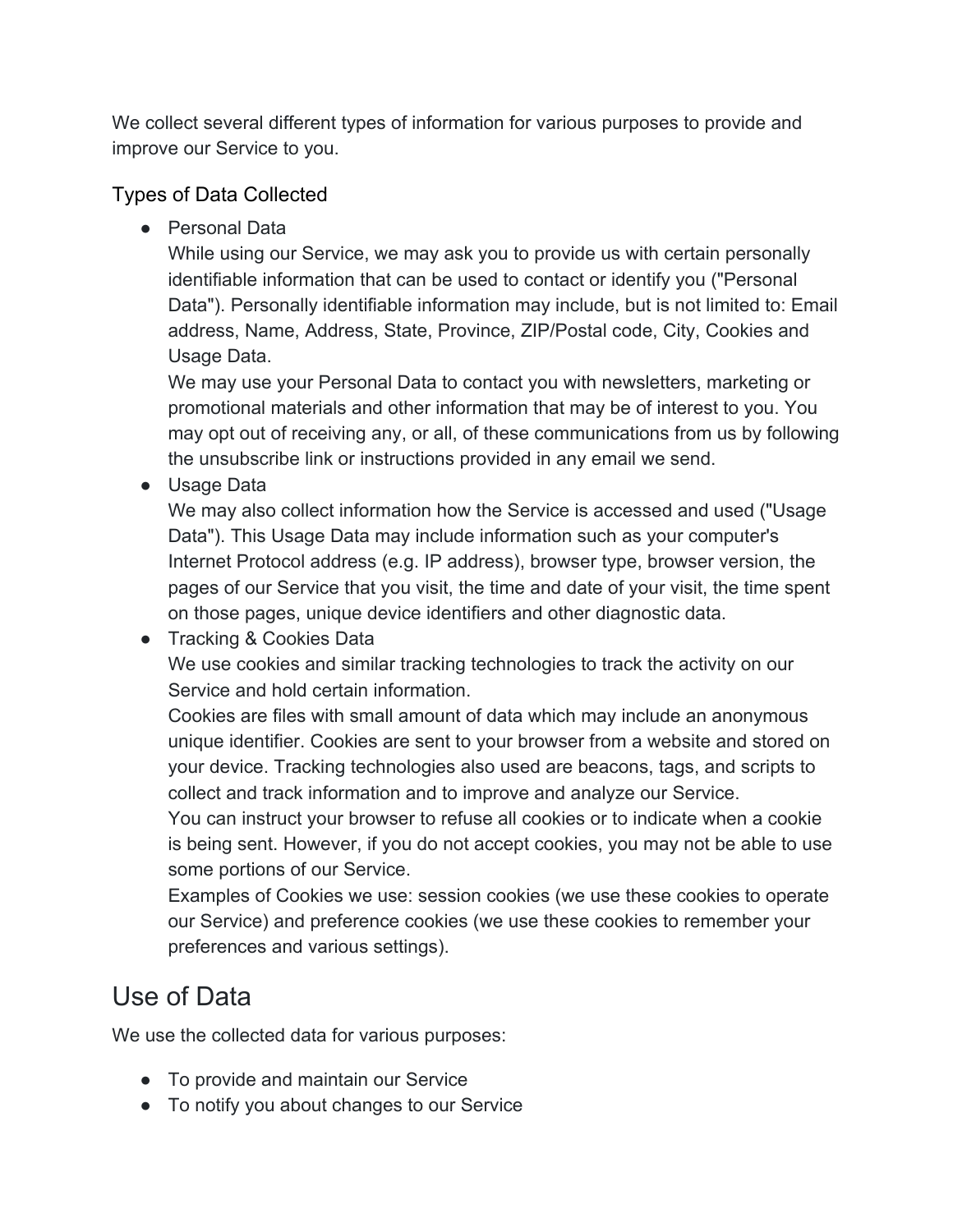- To allow you to participate in interactive features of our Service when you choose to do so
- To provide customer support
- To gather analysis or valuable information so that we can improve our Service
- To monitor the usage of our Service
- To detect, prevent and address technical issues
- To provide you with news, special offers and general information about other goods, services and events which we offer that are similar to those that you have already purchased or enquired about unless you have opted not to receive such information

## Retention of Data

We will retain your Personal Data only for as long as is necessary for the purposes set out in this Privacy Policy. We will retain and use your Personal Data to the extent necessary to comply with our legal obligations (for example, if we are required to retain your data to comply with applicable laws), resolve disputes, and enforce our legal agreements and policies.

We will also retain Usage Data for internal analysis purposes. Usage Data is generally retained for a shorter period of time, except when this data is used to strengthen the security or to improve the functionality of our Service, or we are legally obligated to retain this data for longer time periods.

# Transfer Of Data

Your information, including Personal Data, may be transferred to — and maintained on — computers located outside of your state, province, country or other governmental jurisdiction where the data protection laws may differ than those from your jurisdiction.

We will take all steps reasonably necessary to ensure that your data is treated securely and in accordance with this Privacy Policy and no transfer of your Personal Data will take place to an organization or a country unless there are adequate controls in place including the security of your data and other personal information.

Your consent to this Privacy Policy followed by your submission of such information represents your agreement to that transfer.

# Disclosure Of Data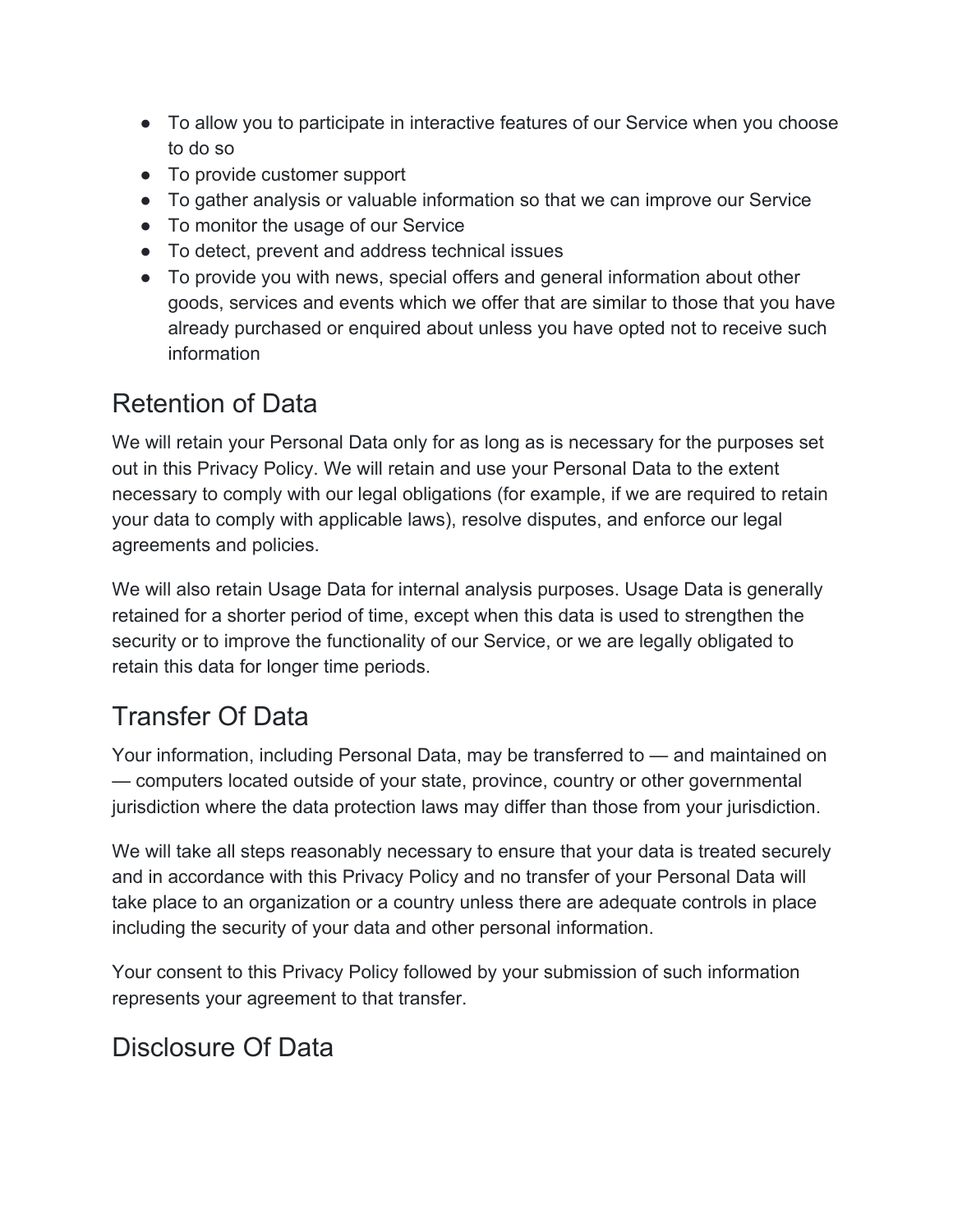- Business Transaction. If we are involved in a merger, acquisition or asset sale, your Personal Data may be transferred. We will provide notice before your Personal Data is transferred and becomes subject to a different Privacy Policy.
- Disclosure for Law Enforcement. Under certain circumstances, we may be required to disclose your Personal Data if required to do so by law or in response to valid requests by public authorities (e.g. a court or a government agency).

## Security Of Data

The security of your data is important to us, but remember that no method of transmission over the Internet, or method of electronic storage is 100% secure. While we strive to use commercially acceptable means to protect your Personal Data, we cannot guarantee its absolute security.

# "Do Not Sell My Personal Information" Notice for California consumers under California Consumer Privacy Act (CCPA)

Under the CCPA, California consumers have the right to:

- Request that a business that collects a consumer's personal data disclose the categories and specific pieces of personal data that a business has collected about consumers.
- Request that a business delete any personal data about the consumer that a business has collected.
- Request that a business that sells a consumer's personal data, not sell the consumer's personal data.

If you make a request, we have 30 days to respond to you. If you would like to exercise any of these rights, please contact us.

#### Service Providers

We may employ third party companies and individuals to facilitate our Service ("Service Providers"), to provide the Service on our behalf, to perform Service-related services or to assist us in analyzing how our Service is used.

These third parties have access to your Personal Data only to perform these tasks on our behalf and are obligated not to disclose or use it for any other purpose.

Analytics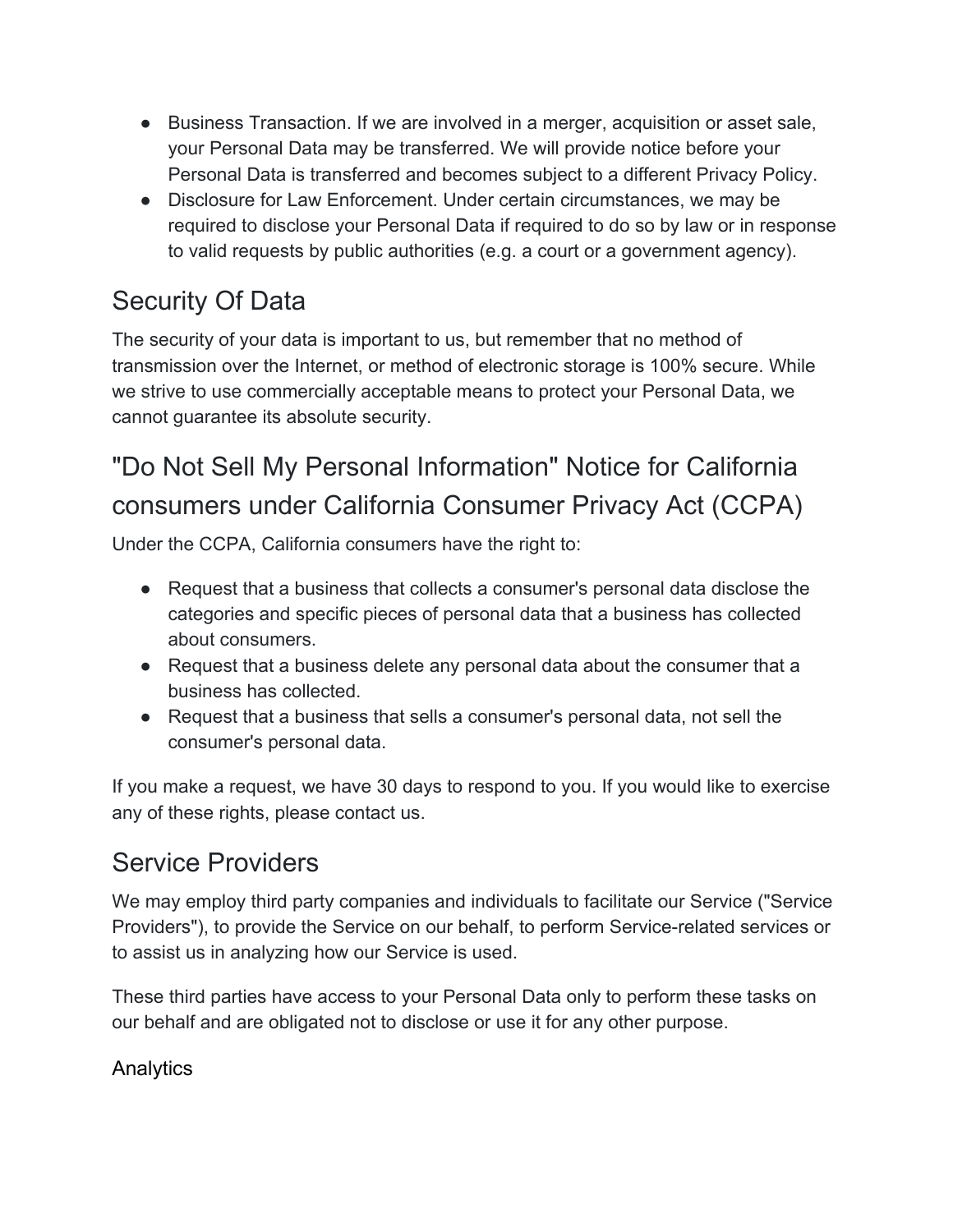We may use third-party Service Providers to monitor and analyze the use of our Service.

● Google Analytics

Google Analytics is a web analytics service offered by Google that tracks and reports website traffic. Google uses the data collected to track and monitor the use of our Service. This data is shared with other Google services. Google may use the collected data to contextualize and personalize the ads of its own advertising network.

You can opt-out of having made your activity on the Service available to Google Analytics by installing the Google Analytics opt-out browser add-on. The add-on prevents the Google Analytics JavaScript (ga.js, analytics.js, and dc.js) from sharing information with Google Analytics about visits activity. For more information on the privacy practices of Google, please visit the Google Privacy & Terms web page: <http://www.google.com/intl/en/policies/privacy/>

## Links To Other Sites

Our Service may contain links to other sites that are not operated by us. If you click on a third party link, you will be directed to that third party's site. We strongly advise you to review the Privacy Policy of every site you visit.

We have no control over and assume no responsibility for the content, privacy policies or practices of any third party sites or services.

## Children's Privacy

Our Service does not address anyone under the age of 18 ("Children").

We do not knowingly collect personally identifiable information from anyone under the age of 18. If you are a parent or guardian and you are aware that your Children have provided us with Personal Data, please contact us. If we become aware that we have collected Personal Data from children without verification of parental consent, we take steps to remove that information from our servers.

# Changes To This Privacy Policy

We may update our Privacy Policy from time to time. We will notify you of any changes by posting the new Privacy Policy on this page.